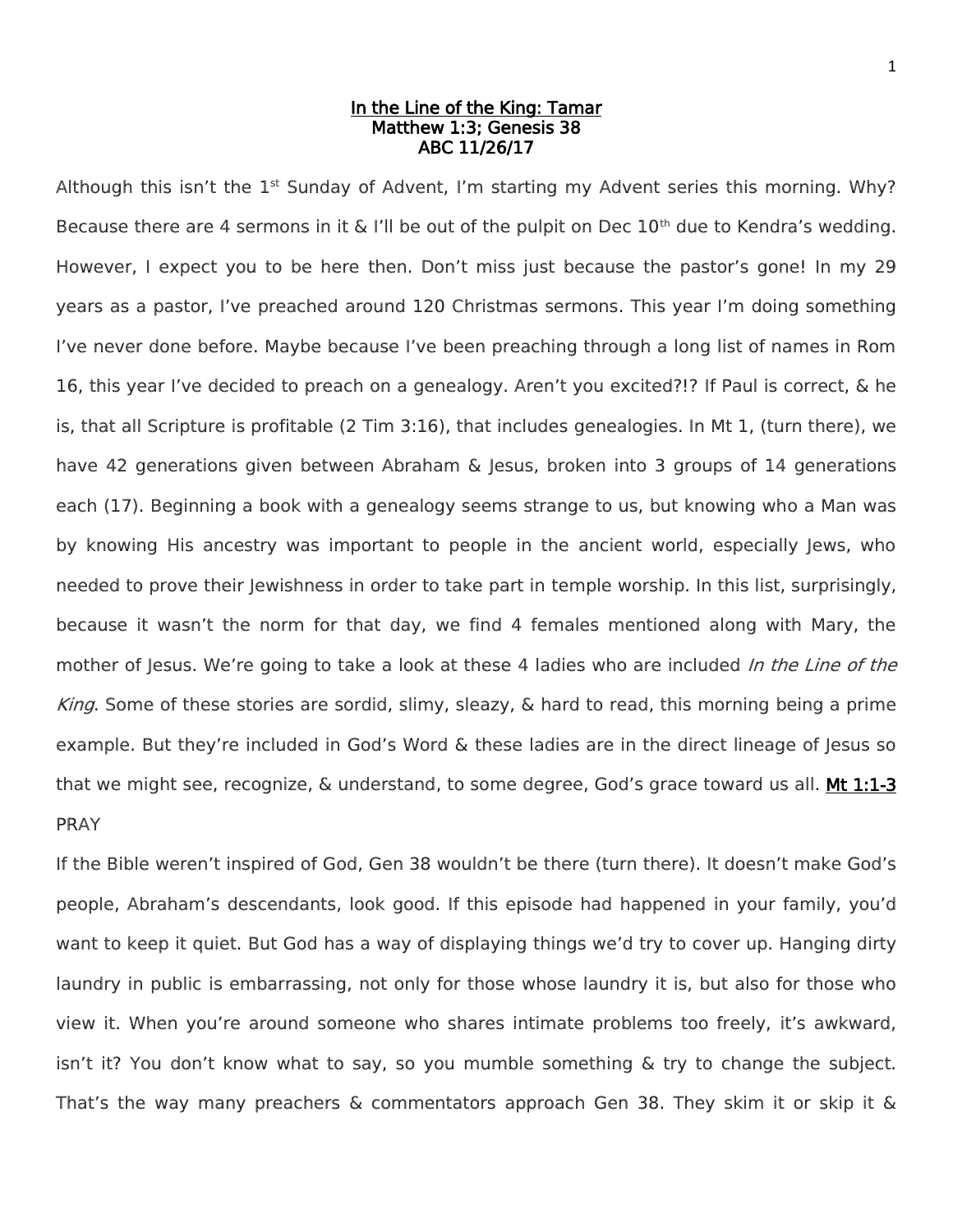move on to the life of Joseph. But God saw fit to take this skeleton out of the closet & include it in His eternal Word. Without further ado, let's read Gen 38.

What in the world does this have to do with Christmas? What does this story have to do with anything & why is it in the Bible? Sounds like something off of daytime TV. But 2 themes run through this chapter: The  $1^{st}$  is how quickly God's people can drift from Him. Judah's sin is contrasted in chpt 39 where Joseph resists Potiphar's wife. Derek Kidner puts it this way:

## As a rude interruption of the Joseph story it (chpt 38) serves other purposes as well. It creates suspense for the reader, with Joseph's future in the balance; it puts the faith & chastity of Joseph, soon to be described, in context which sets off their rarity; & it fills out the portrait of the effective leader among the ten brothers.<sup>1</sup>

The 2<sup>nd</sup> theme is the holiness & grace of God. Those 2 qualities are always in perfect tension: God's grace never negates His holiness, nor does His holiness nullify His grace. God's holiness is seen when He strikes dead 2 of Judah's sons for their sin. But God's grace overcomes the sin of Judah & Tamar, so that their son, Perez, becomes a part of the genealogy of Jesus (Mt 1:3-16). We see that while God's people are prone to corruption, God is marked by holiness & grace.

1. Descendants Judah, the son of Jacob, grandson of Isaac, great-grandson of Abraham, a member of the family God was dealing with on the earth, lived just as the Canaanites lived. Abraham's family is a mess. Judah  $\&$  his brothers have sold Joseph into slavery  $\&$  lied to their father. This is no *Leave it to Beaver* family. This family is in desperate need of God's grace & we see it at work, even in this. Judah's corruption follows a progression:

A. He distanced himself from God's people. In vs 1 Judah leaves his family & becomes involved with the Canaanites. That didn't happen accidentally. It involved a choice on Judah's part. We don't why he did this, but he did. He becomes buddies with Hirah & the people of Adullam. Even though his brothers weren't a godly bunch, Judah's move signified a move away from the people of God.

**B. He marries outside of God's people**. Judah saw a Canaanite woman, the daughter of a man named Shua,  $\&$  he took her in marriage  $\&$  went in to her (2). The emphasis is clearly on the physical, not the spiritual. Judah saw her, liked what he saw, & had to have her. Judah & his wife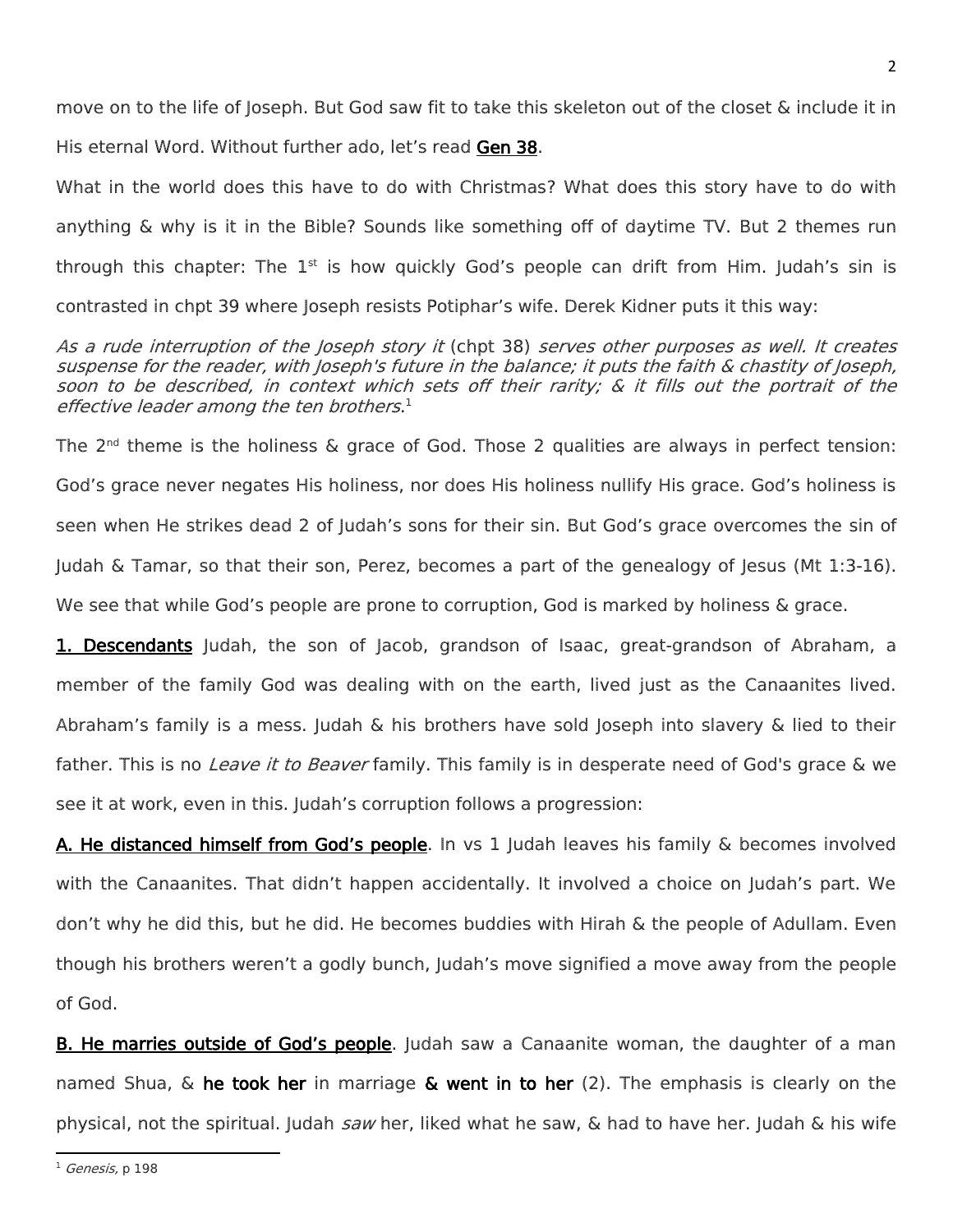have 3 sons: Er, Onan, & Shelah. They grew up & Judah found a wife for his oldest son named Tamar (marriage at 15 wasn't uncommon for males & 13 for females in that culture). Judah, contrary to Abraham's warning (Gen 24:2-4), has picked a Canaanite wife for himself & now one for his son. Thus, it's not surprising to read that Er was so evil God took his life. His sin isn't mentioned, but he must have been a wicked man. This was an era before God gave the Mosaic Law, in a society dominated by family tribal rules. If a woman's husband died without offspring, his brother was to marry her to produce a son as the legal heir of the deceased husband. Therefore Judah told his 2<sup>nd</sup> son to go in to Tamar & perform his duty as a brother-in-law with her. This is called levirate marriage (from the Latin, *levir*, meaning *husband's brother*), a common custom in the ancient Near East which was later included in the Mosaic Law (Dt 25:5-10). If a man died childless, his brother was to marry the widow & the  $1<sup>st</sup>$  son was regarded as the heir of the deceased man. Onan apparently married Tamar, but he didn't want to give his brother an heir. He had an obvious conflict of interest. Onan knew a son with Tamar would only further the cause of his dead brother rather than his own. If they didn't have a male child, Onan would receive a larger % of the family inheritance. Onan sinned because his motivation was evil. Not only did he sin against his father & Tamar, but against his dead brother. He put his own personal interests above his brother's family line. For his refusal to raise up an heir for his brother, God struck Onan dead (9-10). Er & Onan's sin emphasizes the steep moral decline in God's chosen family, which provides the backdrop for Joseph's godliness. Judah is now left with 1 widowed daughter-in-law, 2 dead sons, & a 3<sup>rd</sup> son too young to marry. Judah didn't know why his sons were dropping dead. All he knew is, they married Tamar & then they died. He wasn't about to have his 3<sup>rd</sup> son marry her. It never seemed to occur to him that it was his sons who were the problem. He told her to go back to her father's house & wait until Shelah was old enough to marry, but he didn't intend to go through with it (11). In Judah's mind, Tamar was jinxed. Several years go by (12). Shelah is old enough to marry, but it's become obvious to Tamar that Judah isn't going to keep his word. If she were to bear children to carry on the name of her  $1^{st}$ husband, she decided she must force the issue. She comes up with a plan to trick Judah into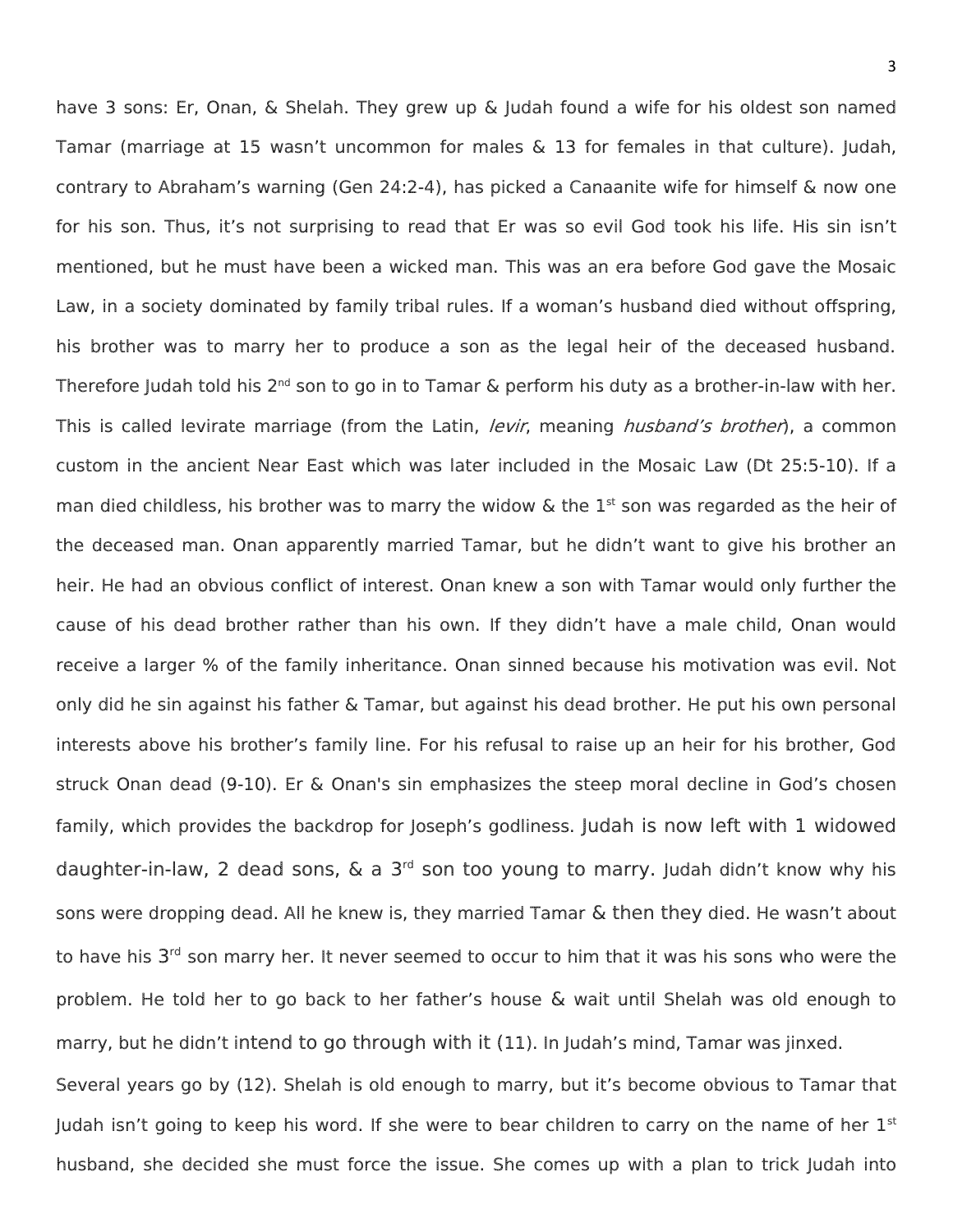getting her pregnant so she'll be the mother of his heir, as was her right. As we go through this, remember this is God's chosen family, His chosen people. You look at this family & you wonder where Joseph came from. He's like nobody else in his family.

2. Deception The whole plot of vss 12-26 revolve around Tamar's rights to be the mother of Judah's heir. She was the wife of his  $1<sup>st</sup>$  born son & she had the right to be the mother of the heir to Judah. Since Judah was unwilling to risk the loss of his last & only living son, Tamar determined to force the matter by trying to become pregnant by Judah himself. Tamar, & what she does, is all about the right to be the matriarch of Judah's eldest son's line. Tamar knew Judah was trying to brush her aside & so she devised a strategy. The text itself makes no moral comment on it. Neither does Moses. But in light of the fact that in the very next chapter Moses records Joseph refusing the propositions of the wife of Potiphar, Moses is clearly condemning Judah's actions. One reason he's describing this tale in Gen 38 is so we can see the contrast with Joseph. Judah has been sucked into the Canaanite culture, value system, & practices because he's living in & married into it. This is Judah's own choice. Time moves on. Judah's wife dies. He mourns for her. & now it's time for shearing his sheep. Unknowingly, Judah's the one going to be fleeced. This was a festive time, when sexual temptation would be sharpened by the Canaanite cult, which encouraged ritual fornication as fertility magic.<sup>2</sup> Tamar hears of Judah's plans & puts a deceptive plan in motion. She takes off her widow's garments, dresses provocatively, possibly as a cult prostitute, with a veil, & sat where she knew Judah would pass by. Sure enough, Judah saw her, assumed she was a prostitute, & solicited her services. His readiness to do this & the calm way he handles the negotiations show this wasn't the  $1<sup>st</sup>$  time he'd done this. Tamar knew his character or she wouldn't have dreamed of trying it. They negotiated the price (one kid goat) which Judah didn't have with him. She was smart & took some collateral so he'd pay later. It was this collateral, not the pay, she was after. She took his staff, seal, & cord (equivalent to your driver's license, passport, & license plate. The seal was a clay seal with his markings on it carried on a cord around his neck. Possession of these would give Tamar proof of

4

 $\overline{\phantom{a}}$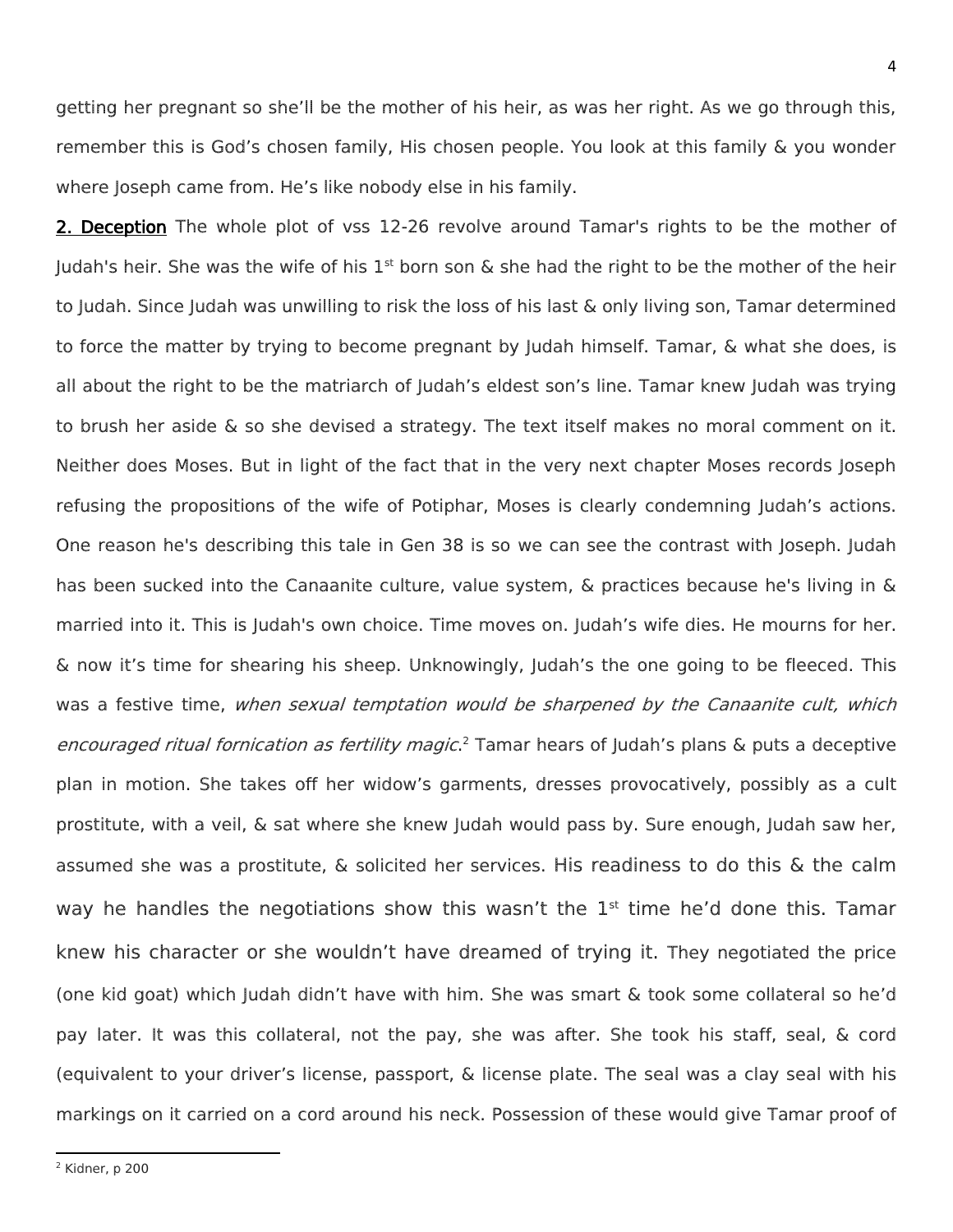the identity of the father of her child(ren) when he was born. They had sex, Tamar conceived, went home & put on her widow's garments again.

Think back with me. This is the beginning of the Jewish nation, the people who would produce the Messiah. There have been 3 generations of deceit already. Jacob deceived Isaac by wearing a goatskin to appear hairy (27:9-10, 16). Judah deceived Jacob by dipping Joseph's coat in goat's blood (37:31). Tamar deceived Judah with a disguise  $\&$  a veil. This is a family of deceivers  $\&$ tricksters. But they're God's chosen family. The one whom the Messiah, the Redeemer, the One who would bless the whole world would come through.

Back to the story. Judah sends his payment by the hand of his friend, Hirah, who couldn't find this prostitute. This put Judah & Hirah in an embarrassing situation. If Judah reported the theft of his staff & seal by a prostitute or went public in looking for her, it would become public knowledge that a prostitute had gotten the best of him. Judah decided to take his losses & move on. 3 months pass & word comes to him that Tamar is pregnant. She's officially engaged to Shelah, Judah's son, but is pregnant by someone else. Even though Judah never intended to go through with the marriage, he acts highly offended & calls for the death penalty. It's possible he saw this as the solution to a problem over which he'd agonized. Sooner or later he'd have to face the fact that Shelah, his only living son, was pledged to Tamar. There was no doubt he was old enough to assume the role of husband  $\&$  father, but Judah feared losing this son also (11). If Tamar were put to death, his problem would be solved. No Tamar, no threat. It was almost too good to be true! Tamar would be out of the picture & Shelah could take another woman as his wife. Of course, he's highly hypocritical, condemning Tamar for the same sin of which he was guilty. Judah calls for her to be burned alive (Hebrew says, Take, burn), an even harsher death than the normal stoning. As they were taking Tamar out to burn, she sends Judah's personal items to him with the message, I'm pregnant by the man to whom these things belong. Do you recognize them? Do you realize what this means? She could have pointed to Judah in front of his peers & declared, *He's the father!* But presenting Judah's items & not mentioning his name, Tamar showed her willingness to die rather than to shame him publicly, revealing her righteous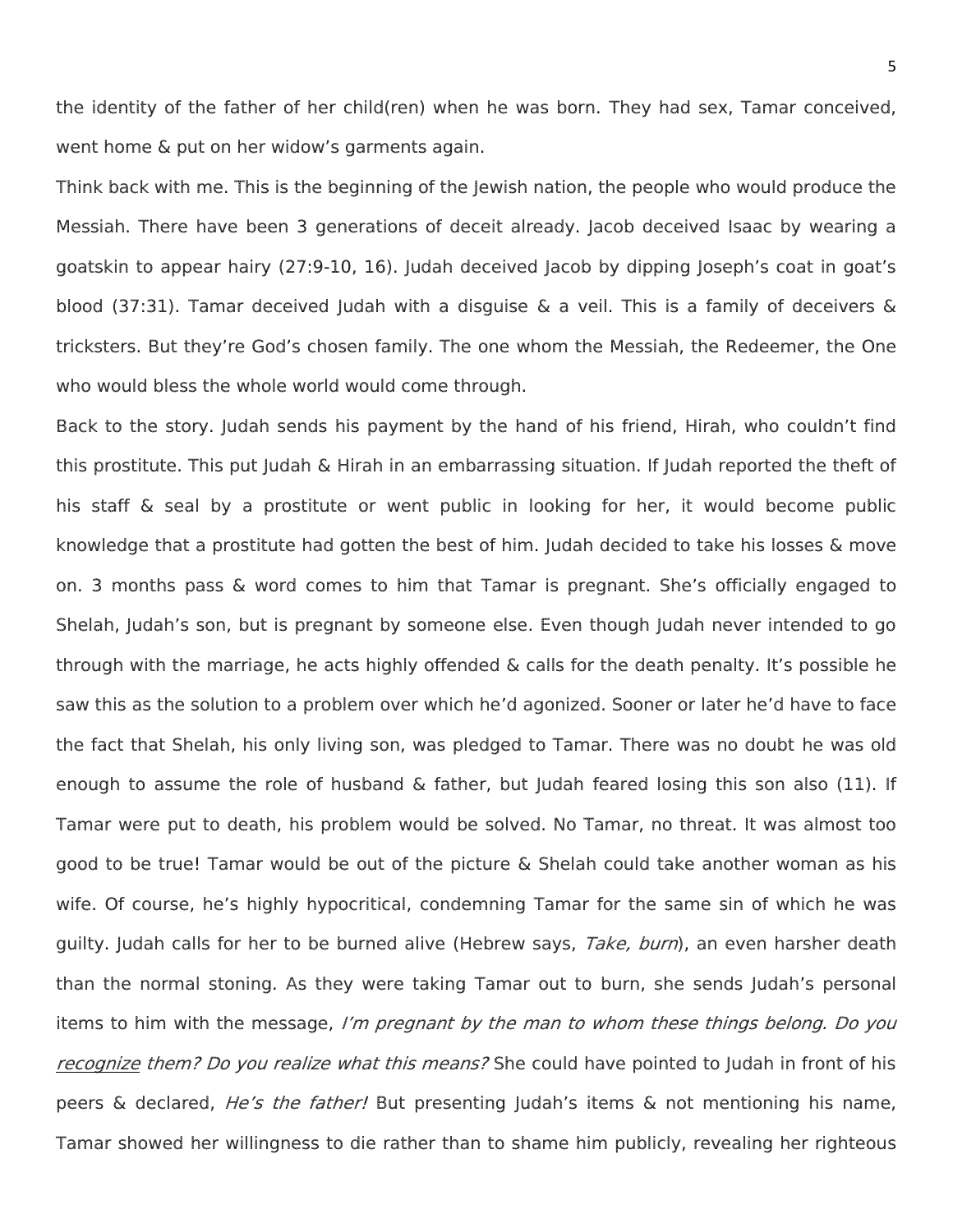demeanor.<sup>3</sup> Judah was had. He admitted he'd been wrong in not giving Tamar to Shelah as he had promised. Judah doesn't say anything about his sexual sin. He just admits that he'd done wrong in not keeping his promise to give Tamar to his son in marriage. He acknowledges she is more righteous than he. Or, he's more unrighteous than she is. It must be noted that it's Tamar the Canaanite, not Judah the patriarch, who was humanly responsible for the survival of the descendants of the house of Judah. & yet Jewish scholars believe this all reflects well on Judah since he eventually confessed his sin against Tamar. Since Judah confessed to his error sincerely, this is a sign of righteousness & so the story of Tamar is read & explained (vs 26).<sup>4</sup> Others have different views. However, there can be no doubt that God shed His grace on Tamar because she gave birth to twin boys, Perez & Zerah, from whom came King David & King Jesus. Tamar probably didn't understand all God's promises associated with Judah's family. But she understood her right to remarry, bear children, & partake in Judah's heritage. Although rejected by Judah, she sought inclusion with Israel. Perhaps unaware, she was standing on the promises of God. & God accepted her.

We who confess the power of God's grace must never lose hope that His Spirit can change the greatest sinner into the greatest saint. In fact, history proves time  $\&$  again that those who oppose the Gospel most fervently or flee from Jesus most rapidly are often those who later confess Christ most passionately. No matter how far gone we think a sinner may be, God's grace is greater & more far-reaching than any sin (Dan 4:28–35; Eph 3:8; Js 4:6). Judah illustrates this truth perfectly. Here was a man so cold that he led his brothers to sell Joseph into slavery (Gen 37:25–28). He left his family & married a Canaanite. On top of that, he ignored his daughter-inlaw's desperate plight (38:11–14), & frequented prostitutes. However, God changed his heart, bringing him to repent over his neglect of Tamar (26). The next time we read of him he's back with his brothers & family. Later he's willing to give up his life for Benjamin (44:14–34). Though he did evil like Simeon, Levi, & Reuben before him (34; 35:22), Judah's repentance results in his preeminence in Israel (49:8–12). The Messiah would be a descendant of his. It appears Judah

 $\overline{a}$ <sup>3</sup> Talmud Sotah 10b

<sup>4</sup> Mishnah Megillah 4:10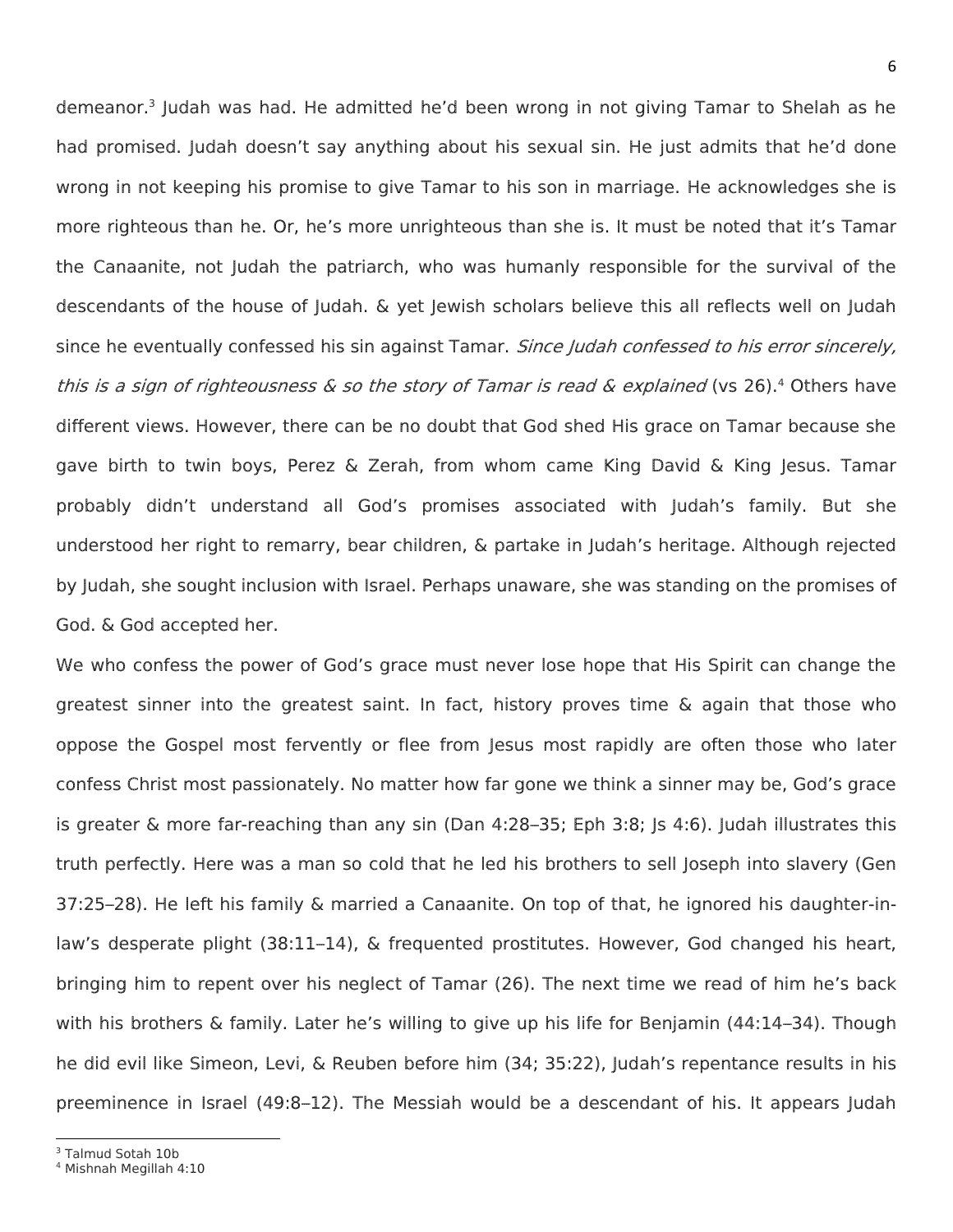learned something through this & returned to the faith of his family. This is all by God's grace. Tamar demonstrates the Lord's grace a bit differently by showing the reward that comes to those who honor Him. This woman willingly left her pagan past to serve the one, true God & His people. When Abraham's sons according to the flesh wouldn't raise up children for him (thus ignoring the Lord's promise), she showed herself to be Abraham's daughter by faith when she risked her life to give heirs to Judah. Her faith, though not meritorious in itself, is rewarded when God makes her a matriarch of Israel. Tamar is important to mankind's redemption through Jesus Christ. God used Judah & Tamar (through Perez) to bring the Messiah into the world (Mt 1:3). Isn't that a great Christmas story? How's it end?

3. Conclusion (27-30) The closing paragraph of the chapter describes the birth of the twins that resulted from the union of Judah & Tamar. Since the twin that was  $1<sup>st</sup>$  to emerge from the womb traditionally possessed the rights of the firstborn, some kind of identifying mark was placed on the  $1<sup>st</sup>$  to come from the womb. When one of the boys thrust out a hand, a scarlet thread was tied about it, assuming he'd shortly come forth. The hand was withdrawn, however, & the firstborn was the other boy. This firstborn was named Perez, while the next son, the one with the scarlet thread, was named Zerah. As later genealogies will prove, this firstborn son, Perez, was to be the son of Judah who would carry on the messianic line.

Isn't this a great chapter? Talk about intrigue, mystery & turn of events. It has marriage, incest, death, prostitution, conspiracy, deception, & pregnancy. Israel's roots were rotten! They couldn't look back upon their ancestry with any thought of smugness & pride. There were too many skeletons in the closet for that. Instead, they had to acknowledge that whatever good had come to their nation was the result of God's grace alone. Even though they used dubious methods, this chapter demonstrates God's grace & His sovereign control of the Messianic line.

In our day, it's common to sacrifice God's holiness on the altar of His grace. We excuse our sin by thinking (or saying), We're under grace. But God's grace doesn't exclude His judgment  $\delta$ discipline. Remember, it's in Galatians, which champions God's grace, that Paul writes,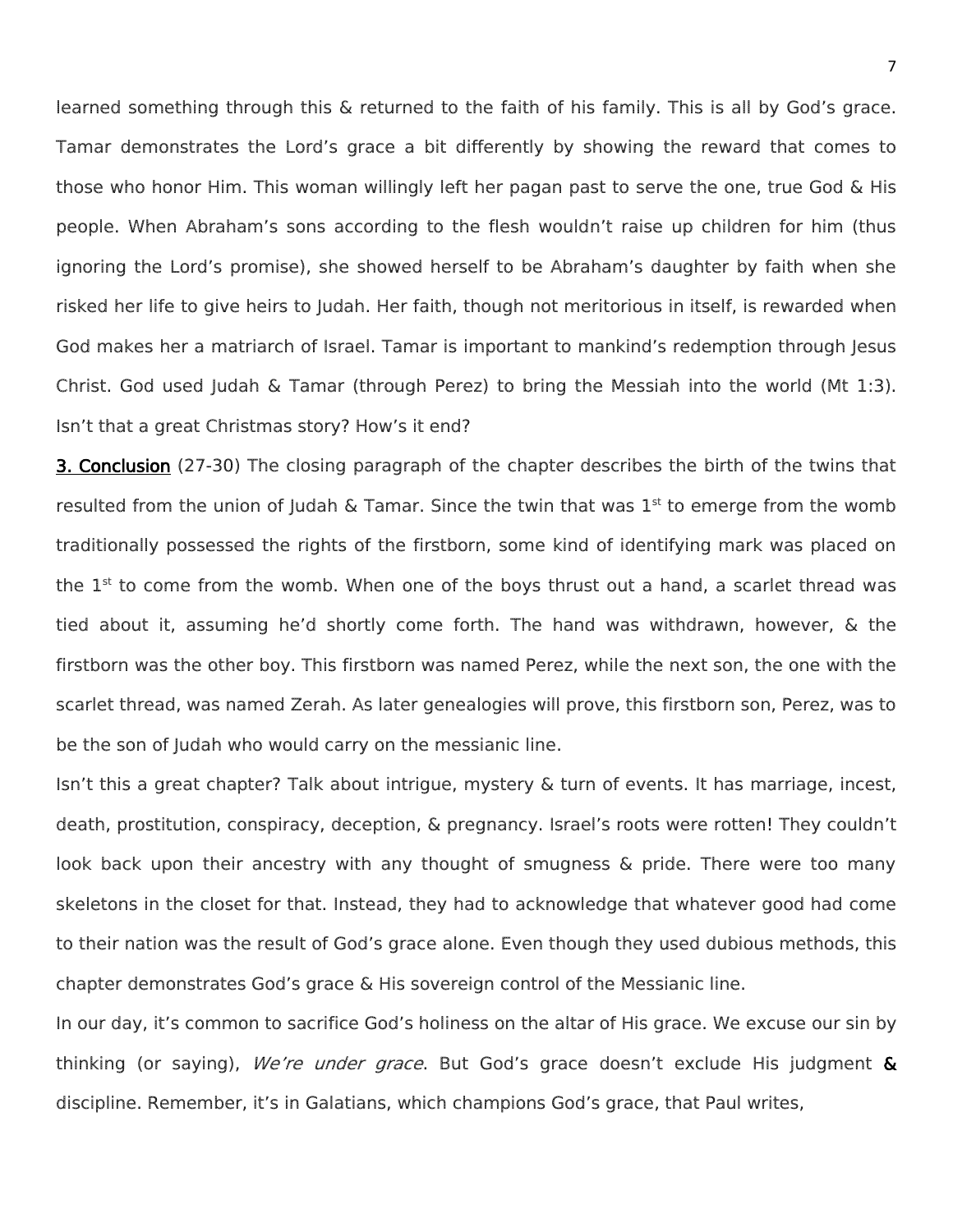## Do not be deceived, God is not mocked; for whatever a man sows, this he will also reap. For the one who sows to his own flesh will from the flesh reap corruption, but the one who sows to the Spirit will from the Spirit reap eternal life (6:7-8).

Have you ever wondered why God struck down Er & Onan for their sin, but not Judah & Tamar? The answer lies hidden in the inscrutable sovereign purposes of God. For reasons known only to Him, He chose to make Er & Onan examples of His judgment, but Judah & Tamar objects of His grace. But both cases show that God, in His holiness, judges sinners & disciplines His people. Although Judah wasn't struck dead, he was disciplined by the Lord. He lost 2 grown sons. He'd later go through the famine in the land  $\&$  have to bow before his brother, whom he'd once despised. Though we'd prefer an incident like this not to be associated with God's people, let alone our Savior, the account of Judah & Tamar provides a glimpse of God's amazing graciousness  $\&$  goodness. As the psalmist says, The LORD is good to all,  $\&$  His mercies are over all His works (145:9). God's grace means that on account of Jesus, He shows favor to those who deserve judgment. We see God's grace here in that this morally corrupt Canaanite culture was allowed to continue in its sinful course for another 400 years, until the iniquity of the Amorite was complete (Gen 15:16). During those 400 years, any Canaanites who'd heard of God's promises to Abraham & his descendants probably mocked Him. Abraham's descendants were in slavery in Egypt. Canaan & its idolatrous culture was thriving. There's always the danger that during a period of God's grace, sinners will mistakenly think things will continue that way forever. They won't! But the real beauty of grace in this chapter is found in Mt 1:3, where we read that Tamar & her son Perez, born through this sordid affair, are included in the genealogy of Jesus. God used them to produce the ancestor of the Messiah. Where sin abounded, grace abounded all the more! Tamar becomes one of the only women listed in the genealogy of Jesus. This promised Redeemer has Canaanite blood flowing in His veins because God loves to turn that which is evil to His own purposes & bring blessing from curse & redeem that which deserves destruction. Here are a few lessons we can learn from the sordid story of Judah & Tamar:

1. Grace takes our greatest mistakes & makes them the ingredients of God's greatest blessings. Our 1<sup>st</sup> glimpses of Judah aren't very hopeful. He encourages his brothers to sell Joseph to the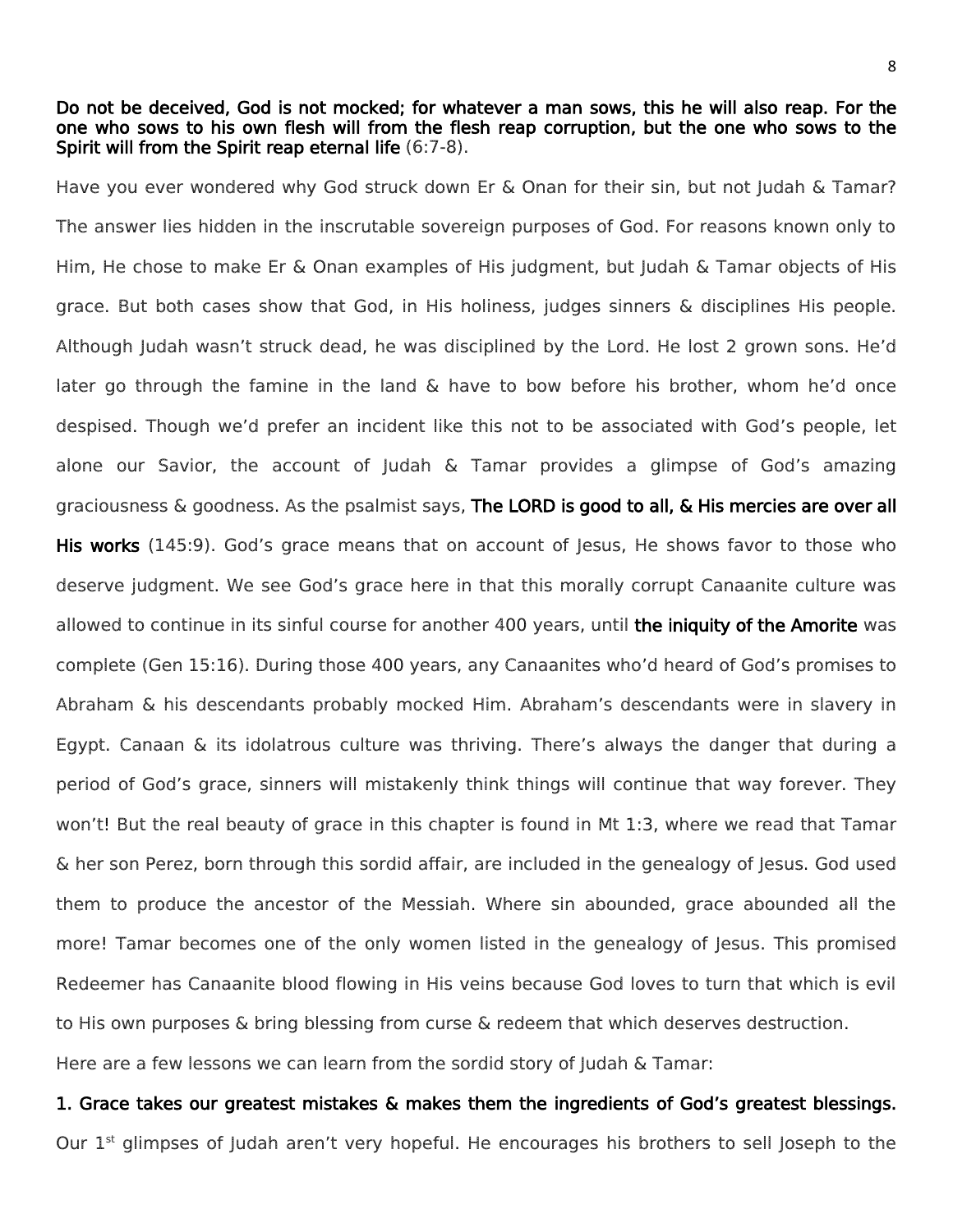Ishmaelites (Gen 37:26-27). This may have prevented them from killing Joseph, but the better path would have been to condemn his brothers & release Joseph. The details of Judah given in Gen 38 are even more disturbing. He becomes entangled with a best friend from among the Canaanites. His choices grow worse & include the neglect of Tamar, the sin of immorality, & the deception that followed. But Judah later becomes a more godly man (Gen 44:18-21). In the end, Jacob blesses Judah with the promise that he will be the leader of his brothers (49:8-13). Judah was not bound to dwell forever in the darkness of his sin. God's grace lifted him up & provided that the lineage of Jesus would come through this awful relationship of a selfish man & a desperate woman. If God can use Judah & Tamar for His purposes, He can also use us.

2. Grace surprises us with unexpected heroes. Tamar is spoken of with great respect by the Elders of Bethlehem in the time of Ruth.

## The elders, said, We are witnesses. May the LORD make the woman who is coming into your home like Rachel & Leah, both of whom built the house of Israel; & may you achieve wealth in Ephrathah & become famous in Bethlehem. Moreover, may your house be like the house of Perez whom Tamar bore to Judah, through the offspring which the LORD will give you by this young woman (4:11–12).

Tamar is the 1<sup>st</sup> female named in the NT. Think about her. She's a Canaanite, she slept with her father-in-law & gave birth to twins through manipulation or prostitution. Yet God's grace establishes her as one of the key people in the lineage of Jesus! Yet Tamar isn't to be praised, God is. God chose to bring His Son into the world through the sordid & soiled story we've looked at this morning. If He can do that, He can certainly use the likes of you & me!

3. Grace is never about us, it's always about God. Judah & Tamar were both acting in their own interests, but God was putting this all together for His glory! In our lives, God's grace isn't ultimately about us getting our way or our getting out of a tough situation. God chooses to bless us in spite of our sin in order to demonstrate the extent of His grace! This is the theme of Rom

9:22–23.

What if God, although willing to demonstrate His wrath & to make His power known, endured with much patience vessels of wrath prepared for destruction? & He did so to make known the riches of His glory upon vessels of mercy, which He prepared beforehand for glory.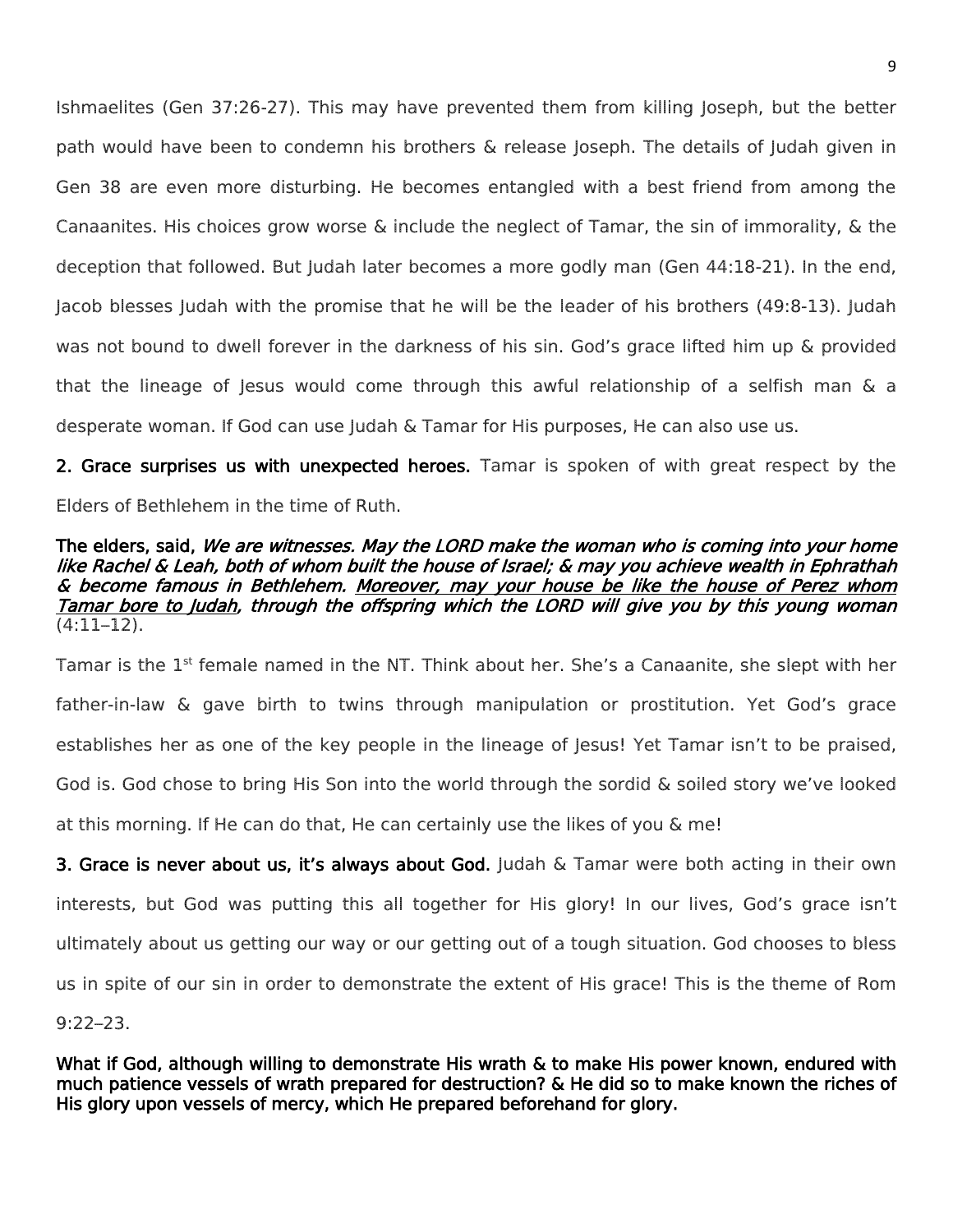4. Grace turns our failures into God's victories. As we've seen, ludah was so humbled by his failure that he committed to follow God's ways from this time forward. God turned Him around. It's never too late to turn your heart to God. He can use us even though we're horrible sinners. Every person that God uses is a sinner saved by grace!

**5. Grace always points us to lesus.** Even though the Messiah isn't mentioned in Gen 38, it's ultimately all about Jesus! The child of Judah & Tamar is a noticeable part of the lineage of Jesus. The sad story told here points us to Jesus! How? Tamar got her life back when Judah looked at her & said, *In spite of your sin, you are righteous.* Right? In spite of her sin, all this incest & deception, Judah covered it, didn't he? He says, You are righteous, & she got her life back. Judah is pointing to the ultimate Judah. He's pointing to his descendant, Jesus. What you & I need, the thing that'll make us able to admit the depth of our sin, is we need to hear the ultimate Judah, Jesus Christ, look at us  $\&$  say, Truly, in spite of your sin, you are righteous in Me. How can Jesus do that? The answer is He's the opposite of His ancestor Judah. Judah was punishing Tamar for his sins, but the real Judah, the real Jesus, took the punishment for our sins. That's the reason why He can look at us like Judah looked at Tamar with all the sin & say, *Righteous!* You have to know that kind of acceptance. The story of Judah & Tamar & Perez points to the great Judah, Jesus Christ, Redeemer, Messiah.

The twisted parts of our lives should likewise point us to Jesus. He is our hope. If your life is a mess, He can still become the center. Turn to Him through faith & He'll clean you up & give you hope. He'll take you & forgive you. He'll use you again even if you've failed Him. This is His grace & He delights to make it known to you. Judah is one of many figures in history who show us there are no sinners too wicked for God to redeem. Those who commit the most horrific crimes can still be transformed & renewed when they repent & turn to Christ. If this is true, then we should never think God can't convert & sanctify even the worst of sinners. Don't give up praying for & reaching out to even the vilest offenders of God's law.

Jesus, the descendant of Judah through Tamar, was born without sin so that as the spotless Lamb of God He could die as the Substitute for us as sinners. Thus God is able to be both holy &